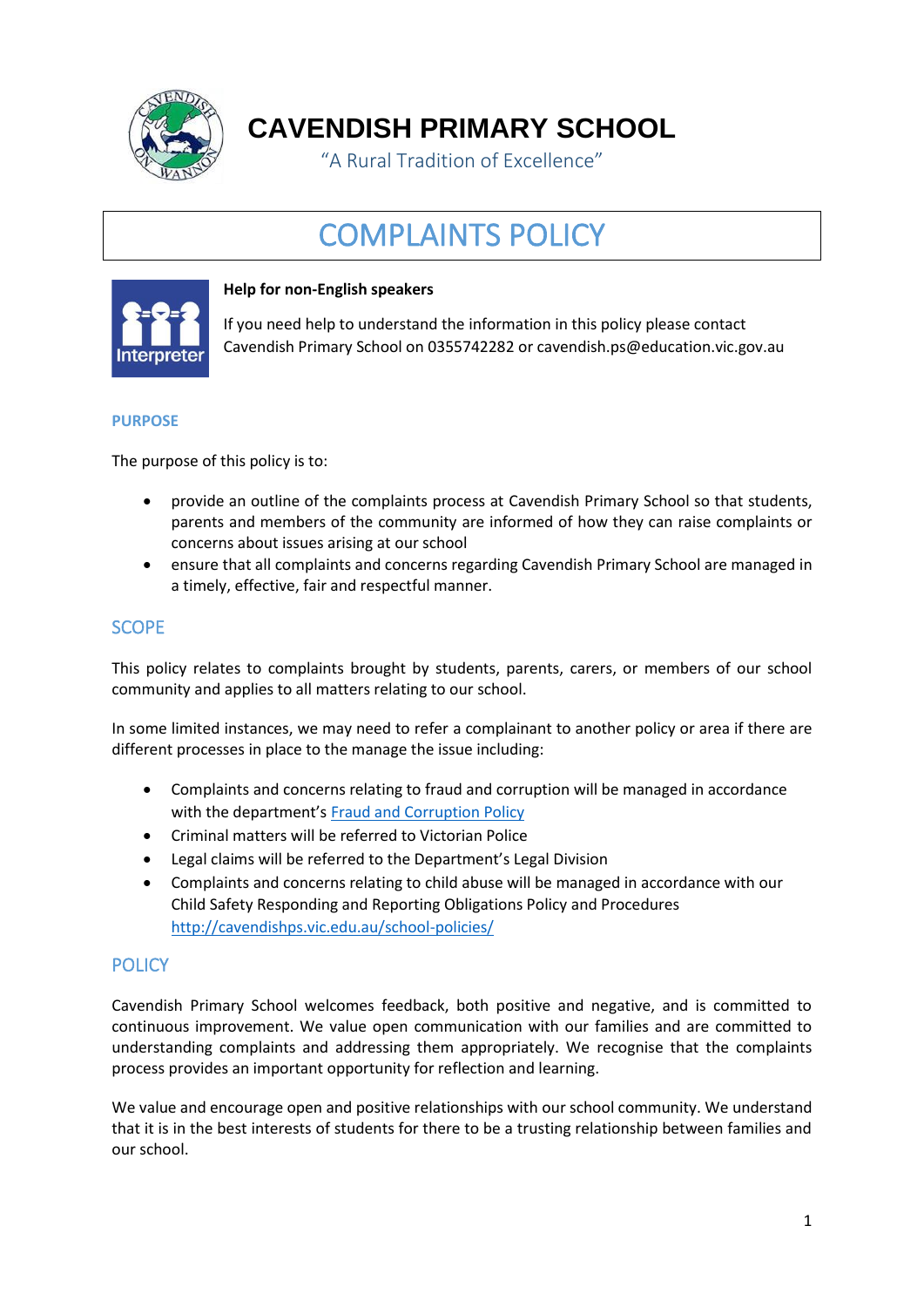When addressing a complaint, it is expected that all parties will:

- be considerate of each other's views and respect each other's role
- be focused on resolution of the complaint, with the interests of the student involved at the centre
- act in good faith and cooperation
- behave with respect and courtesy
- respect the privacy and confidentiality of those involved, as appropriate
- operate within and seek reasonable resolutions that comply with any applicable legislation and Department policy.
- recognise that schools and the Department may be subject to legal constraints on their ability to act or disclose information in some circumstances.

## Complaints and concerns process for students

Cavendish Primary School acknowledges that issues or concerns can cause stress or worry for students and impact their wellbeing and learning. Cavendish Primary School encourages our students to raise issues or concerns as they arise so that we can work together to resolve them.

Students with a concern or complaint can raise them with a trusted adult at school, for example, with their classroom teacher or Principal. This person will take your concern or complaint seriously and will explain to you what steps we can take to try to resolve the issue and support you.

You can also ask your parent, carer or another trusted adult outside of the school, to talk to us about the issue instead. Information about our parent/carer complaints and concerns process is outlined further below. The parent/carer process also applies to students who are mature minors, refer to: [Mature Minors and Decision Making.](https://www2.education.vic.gov.au/pal/mature-minors-and-decision-making/policy)

Other ways you can raise a concern or complaint with us include:

- talking to a member of the student representative council about your concern and any suggestions you have for resolving it
- participating in our Attitudes to School Survey (for Grades 4-6)
- participating in our student classroom meetings
- writing a note for our anonymous student/locked box at the front office.

Further information and resources to support students to raise issues or concerns are available at:

- [Report Racism Hotline](https://www.vic.gov.au/report-racism-or-religious-discrimination-schools) (call 1800 722 476) this hotline enables students to report concerns relating to racism or religious discrimination
- [Reach Out](https://au.reachout.com/?gclid=CjwKCAiAgbiQBhAHEiwAuQ6BktaB5xneGFK3TnOql5c5eZ7af7dDm9ffLZa7N59FEtbtQzVIk8sGWhoC8N0QAvD_BwE)
- [Headspace](https://headspace.org.au/)
- [Kids Helpline](https://kidshelpline.com.au/?gclid=CjwKCAiAgbiQBhAHEiwAuQ6Bkro6UD2EBcRILznFnRhKjfi5I84jJlUa0fyiiYLQ4mHx5sXTStxH8BoCCEIQAvD_BwE) (call 1800 55 1800)
- [Victorian Aboriginal Education Association](https://www.vaeai.org.au/) (VAEAI)

#### Complaints and concerns process for parents, carers and community members

#### Preparation for raising a concern or complaint

Cavendish Primary School encourages parents, carers or members of the community who may wish to submit a complaint to: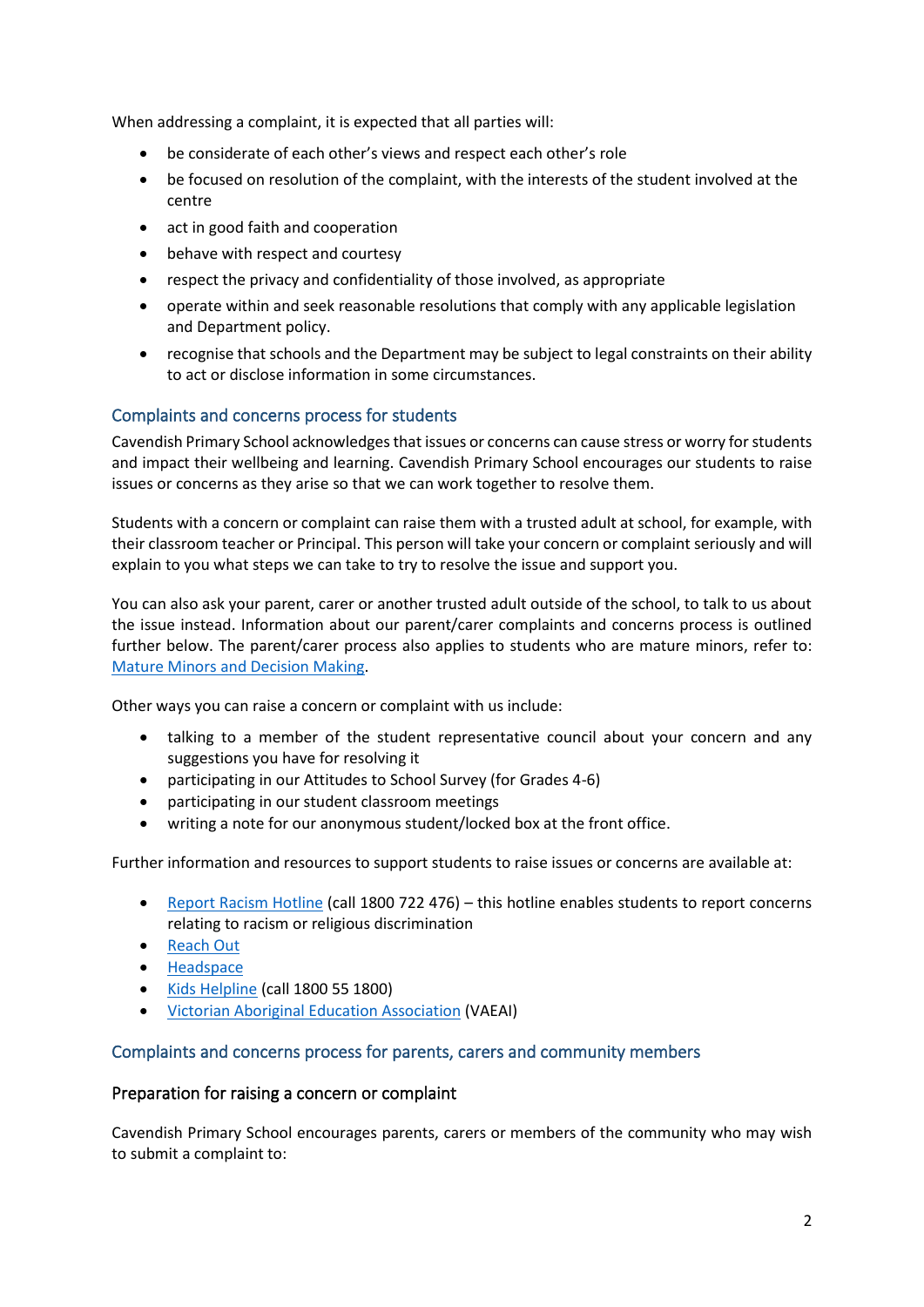- carefully consider the issues you would like to discuss
- remember you may not have all the facts relating to the issues that you want to raise
- think about how the matter could be resolved
- be informed by checking the policies and guidelines set by the Department and Cavendish Primary School (see "Further Information and Resources" section below).

#### Support person

You are welcome to have a support person to assist you in raising a complaint or concern with our school. Please advise us if you wish to have a support person to assist you, and provide their name, contact details, and their relationship to you.

#### Raising a concern

Cavendish Primary School is always happy to discuss with parents/carers and community members any concerns that they may have. Concerns in the first instance should be directed to your child's classroom teacher or the Principal. Where possible, school staff will work with you to ensure that your concerns are appropriately addressed.

#### Making a complaint

Where concerns cannot be resolved in this way, parents or community members may wish to make a formal complaint to the Principal.

If you would like to make a formal complaint, in most cases, depending on the nature of the complaint raised, our school will first seek to understand the issues and will then convene a resolution meeting with the aim of resolving the complaint together. The following process will apply:

- **1. Complaint received:** Please either email, telephone or arrange a meeting through the front office with the Principal, to outline your complaint so that we can fully understand what the issues are. We can discuss your complaint in a way that is convenient for you, whether in writing, in person or over the phone.
- **2. Information gathering:** Depending on the issues raised in the complaint, the Principal, may need to gather further information to properly understand the situation. This process may also involve speaking to others to obtain details about the situation or the concerns raised.
- **3. Response:** Where possible, a resolution meeting will be arranged with the Principal to discuss the complaint with the objective of reaching a resolution satisfactory to all parties. If after the resolution meeting we are unable to resolve the complaint together, we will work with you to produce a written summary of the complaint in the event you would like to take further action about it. In some circumstances, the Principal may determine that a resolution meeting would not be appropriate. In this situation, a response to the complaint will be provided in writing.
- **4.**
- **5. Timelines:** Cavendish Primary School will acknowledge receipt of your complaint as soon as possible (usually within two school days) and will seek to resolve complaints in a timely manner. Depending on the complexity of the complaint, Cavendish Primary School may need some time to gather enough information to fully understand the circumstances of your complaint. We will endeavour to complete any necessary information gathering and hold a resolution meeting where appropriate within 10 working days of the complaint being raised. In situations where further time is required, Cavendish Primary School will consult with you and discuss any interim solutions to the dispute that can be put in place.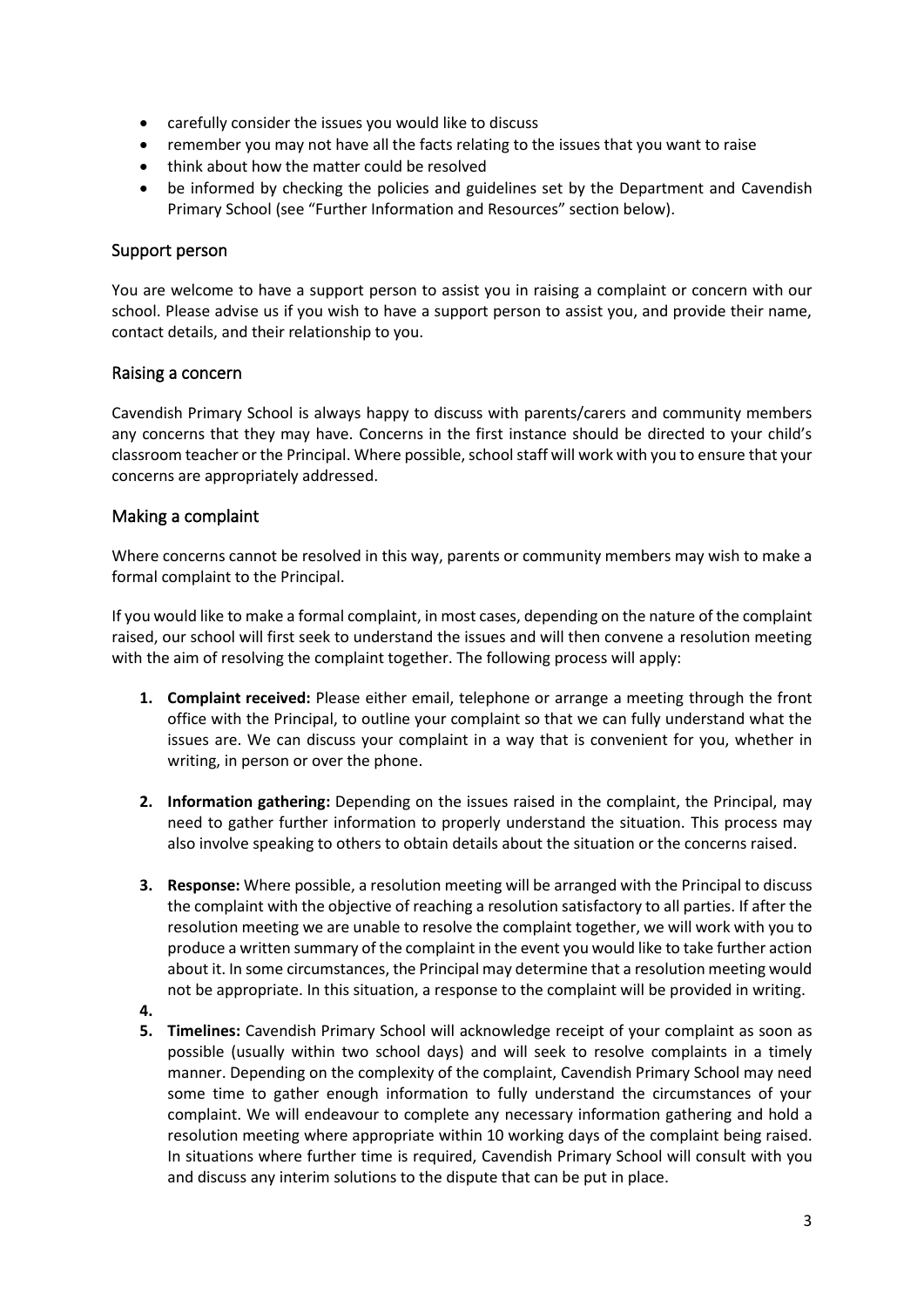Please note that unreasonable conduct (e.g. vexatious complaints) may need to be managed differently to the procedures in this policy.

#### Resolution

Where appropriate, Cavendish Primary School may seek to resolve a complaint by:

- an apology or expression of regret
- a change of decision
- a change of policy, procedure or practice
- offering the opportunity for student counselling or other support
- other actions consistent with school values that are intended to support the student, parent and school relationship, engagement, and participation in the school community.

In some circumstances, Cavendish Primary School may also ask you to attend a meeting with an independent third party, or participate in a mediation with an accredited mediator to assist in the resolution of the dispute.

#### Escalation

If you are not satisfied that your complaint has been resolved by the school, or if your complaint is about the Principal and you do not want to raise it directly with them, then the complaint should be referred to the South Western Victoria Region by contacting 1300 333 232 <https://www.vic.gov.au/office-locations-department-education-and-training>

Cavendish Primary School may also refer a complaint to the South Western Victoria Region if we believe that we have done all we can to address the complaint.

For more information about the Department's parent complaints process, including the role of the Regional Office, please see: [Raise a complaint or concern about your school.](https://www.vic.gov.au/raise-complaint-or-concern-about-your-school#speaking-to-your-school)

#### Record keeping and other requirements

To meet Department and legal requirements, our school must keep written records of:

- Serious, substantial or unusual complaints
- Complaints relating to the Child Information Sharing Scheme and Family Violence Information Sharing Scheme, to meet regulatory requirements - refer to Child and Family Violence Information Sharing Schemes for further information

Our school also follows Department policy to ensure that record-keeping, reporting, privacy and employment law obligations are met when responding to complaints or concerns.

# **COMMUNICATION**

This policy will be communicated to our school community in the following ways:

- Available publicly on school website
- Included in staff induction processes
- Included in our staff handbook/manual